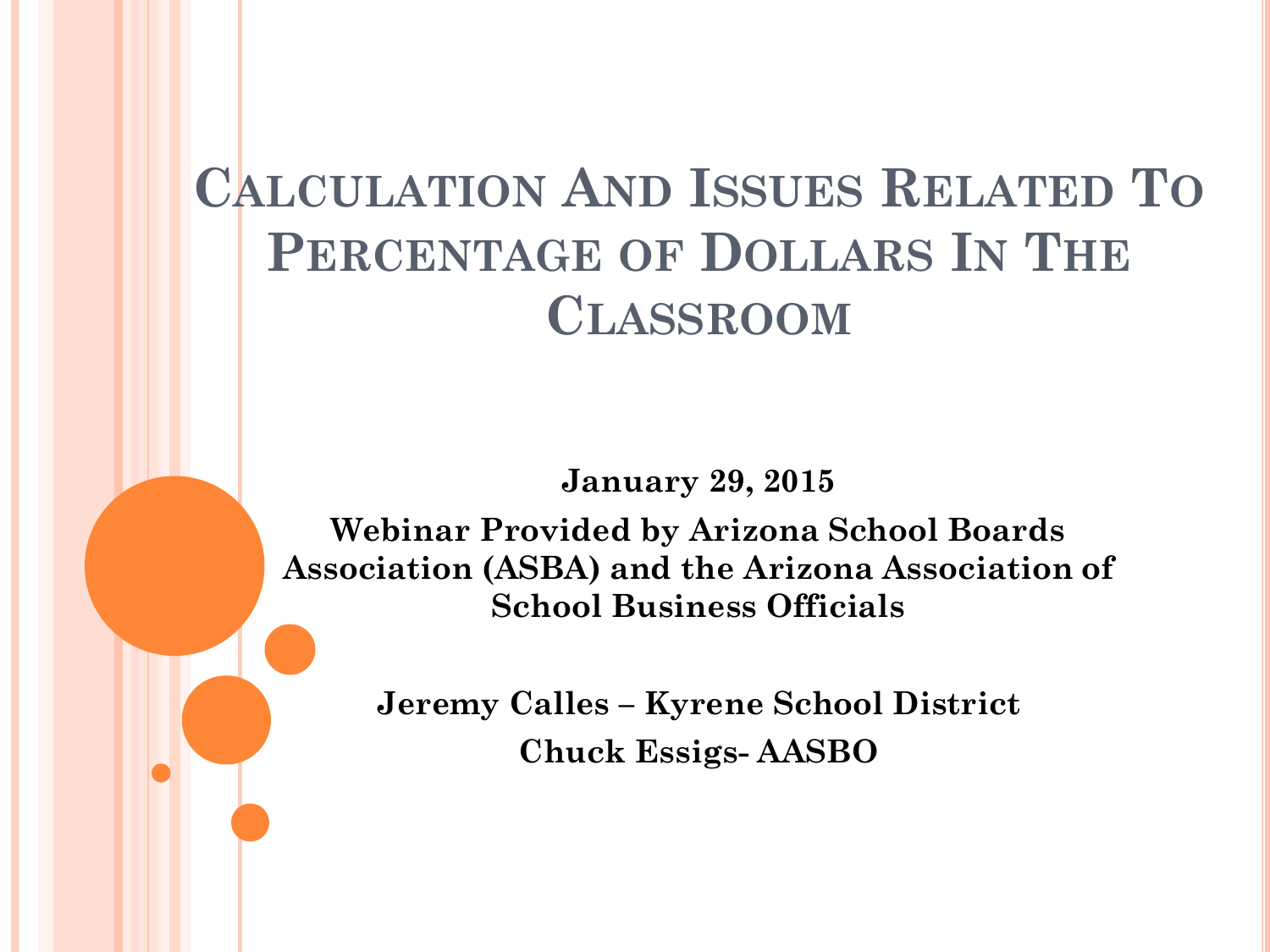### **CONCEPTS**

- US Department of Education's National Center for Education Statistics (NCES) defines the categories.
- The calculation is to divide the amount spent in the classroom by the total operational spending.
- The calculation includes all k-12 spending excluding capital outlay (purchasing land, buildings and equipment) and debt payment.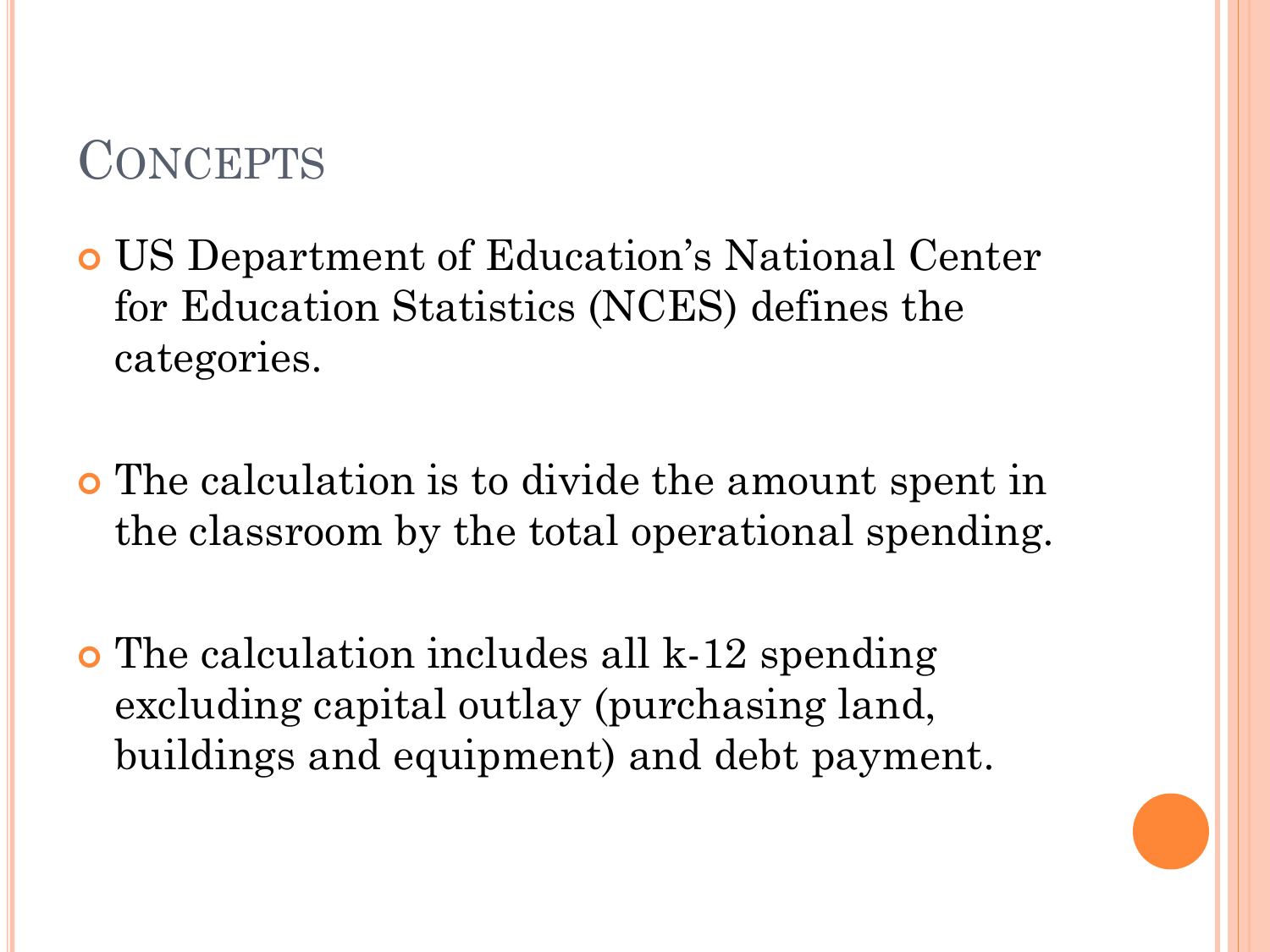### FORMULA

# Classroom Dollars

Administration, Plant Operations and Maintenance, Food Services, Transportation, Student Support Services, and Instruction Support Services

 $=$  % of Classroom Dollars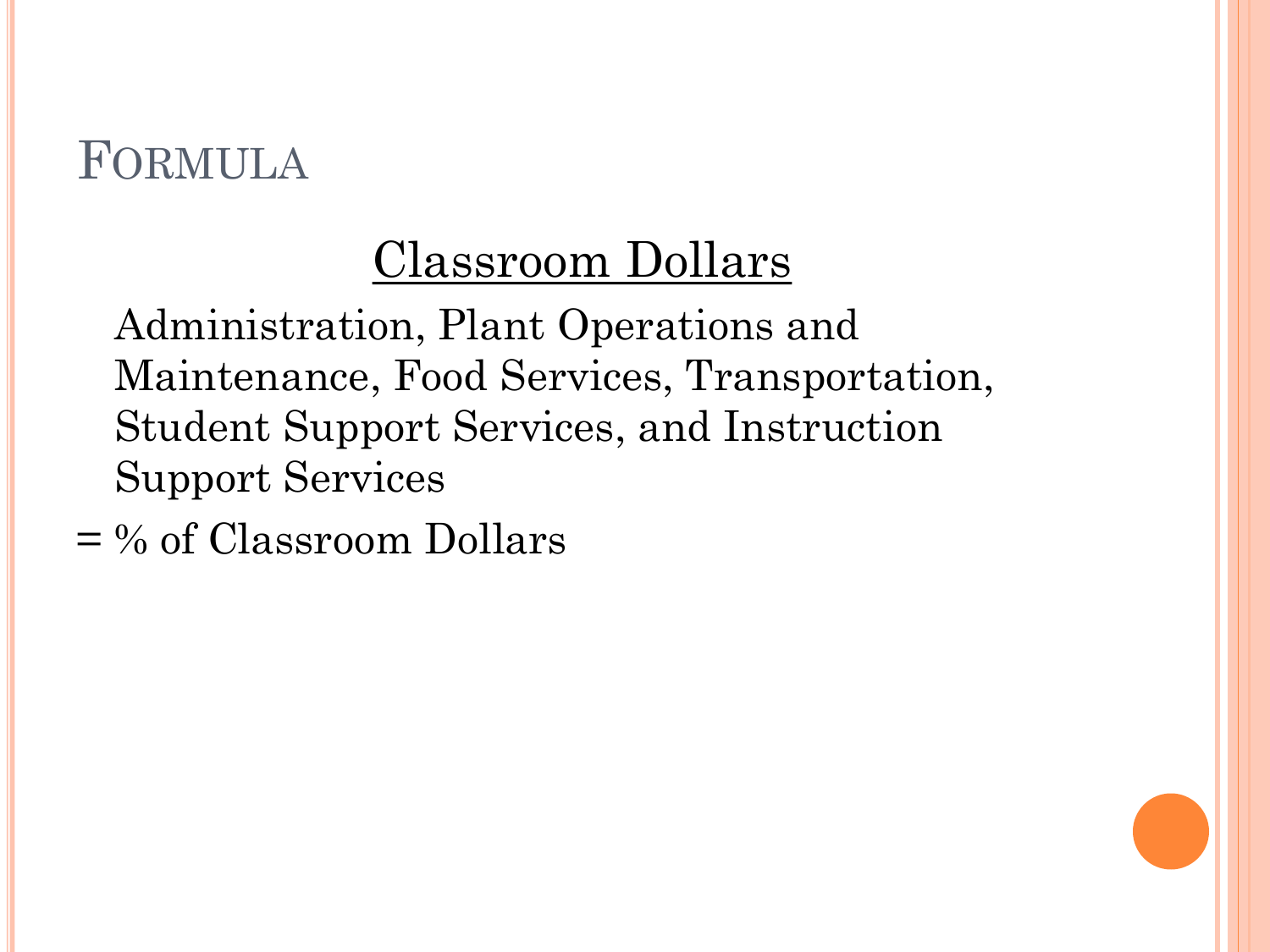### CLASSROOM DOLLARS

- Personnel- Teachers, Teacher Aides, Substitute Teachers, Graders, Contracted Instructional Services, Athletic Coaches
- Instructional Supplies- Paper, Pencils, Crayons, etc.
- Instructional Aids- Textbooks, Workbooks. Instructional Kits, Instructional Computer Software, Films etc. (Internet access for instruction is also included)
- Activities- Field Trips, Athletics, and Co curricular Activities Such as Choir and Band
- Tuition- Paid To Out- Of-State and Private Institutions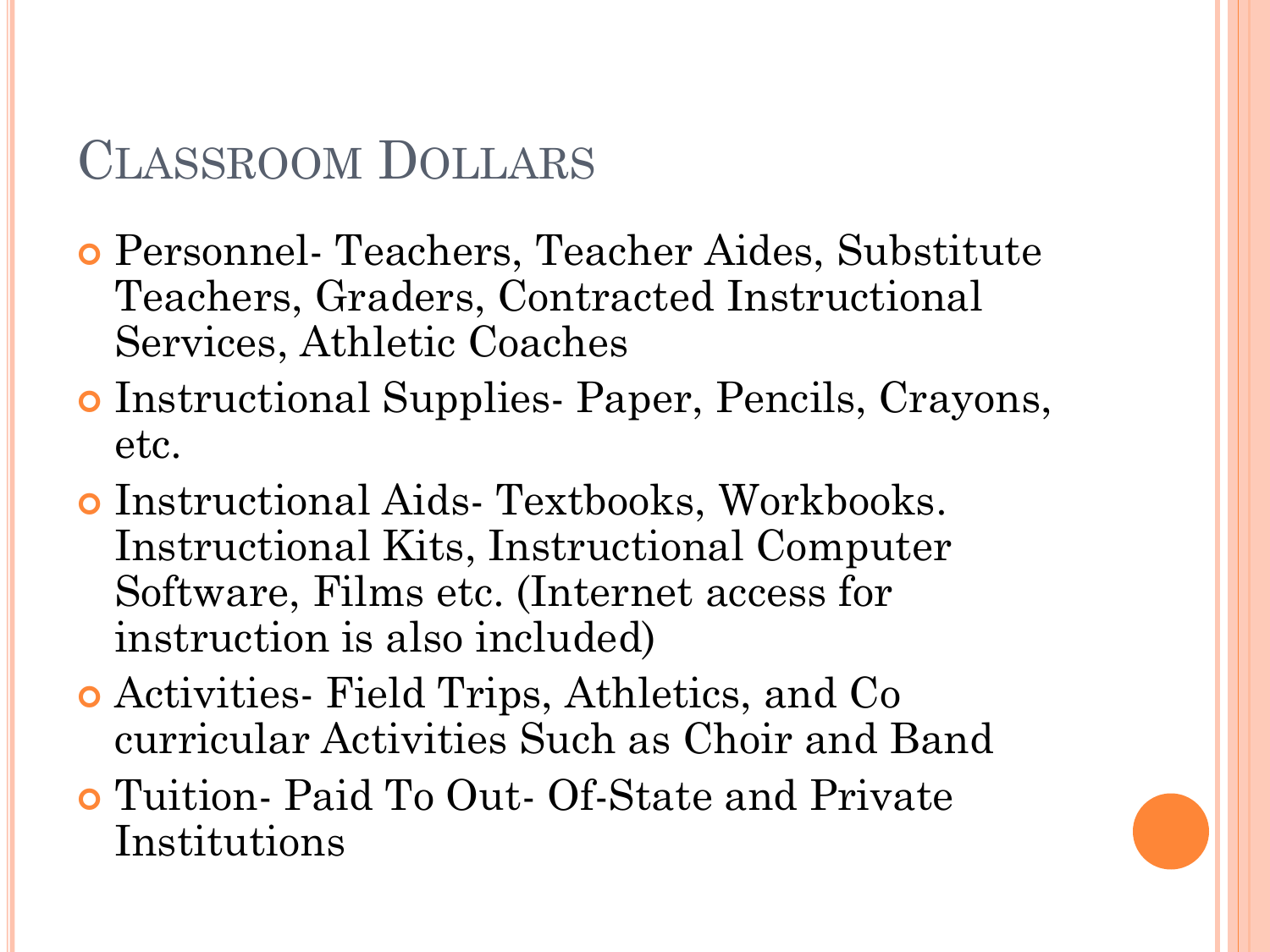### NONCLASSROOM DOLLARS

- Plant Operations and Maintenance
- Student Support Services
- Instruction Support Services
- Food Service
- **o** Transportation
- Administration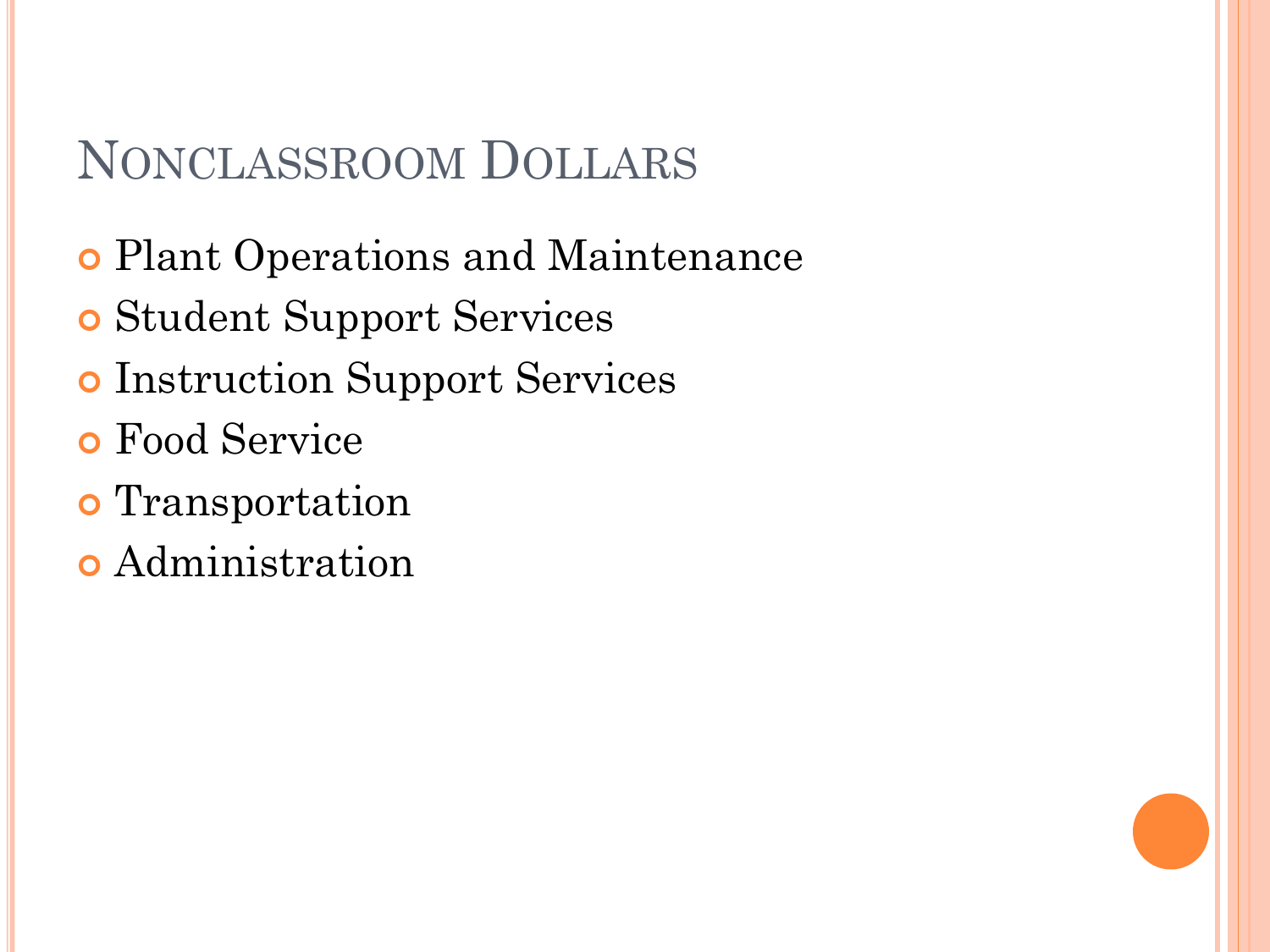### NONCLASSROOM DOLLARS PLANT OPERATIONS AND MAINTENANCE

 Salaries, benefits, and other costs related to equipment repair, building maintenance, custodial services, grounds keeping, security, heating and cooling costs and property insurance.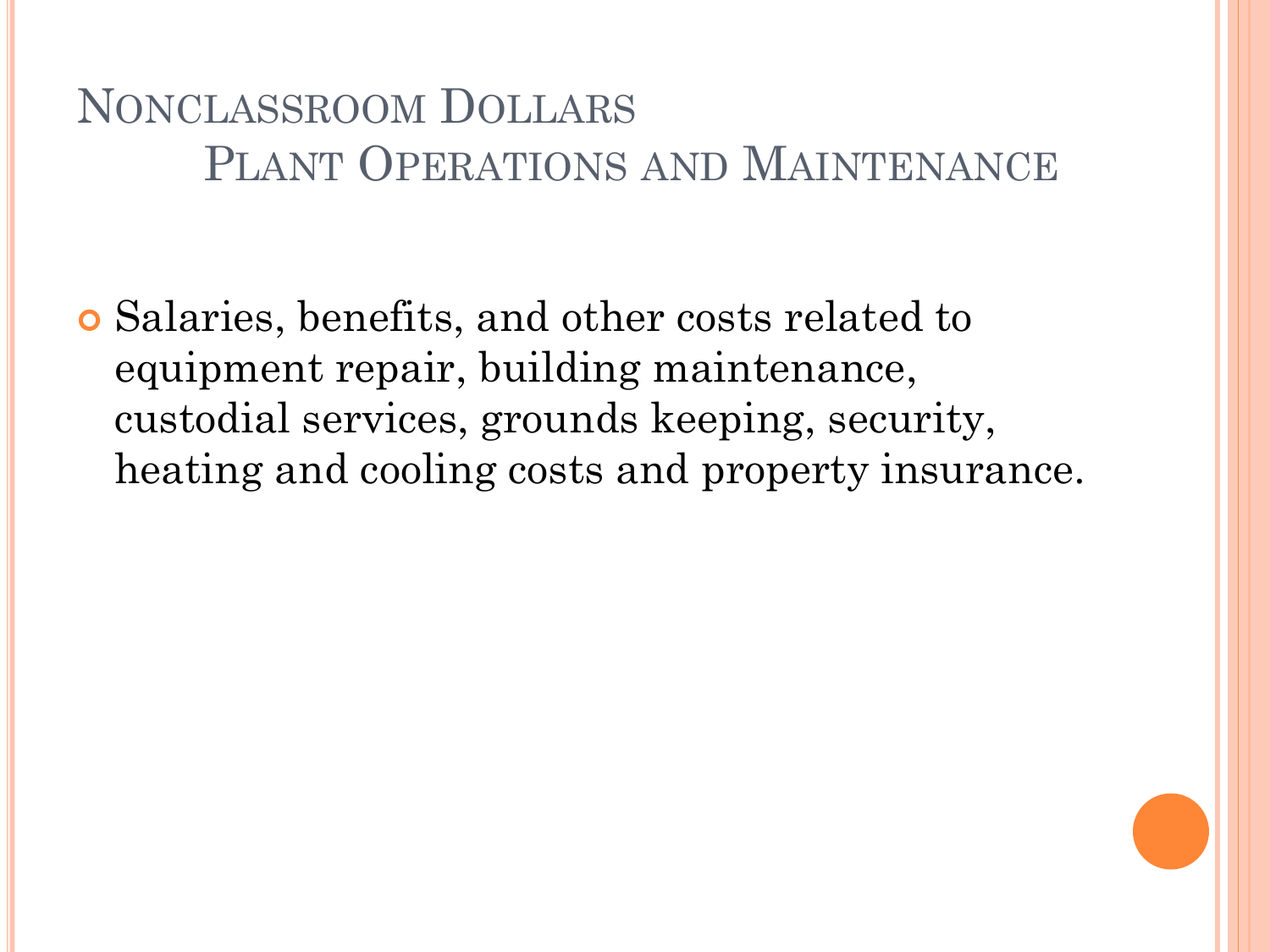# NONCLASSROOM DOLLARS STUDENT SUPPORT SERVICES

 Salaries and benefits for attendance clerks, social workers, counselors, nurses, audiologist, and speech pathologist and other cost related to these support services to students.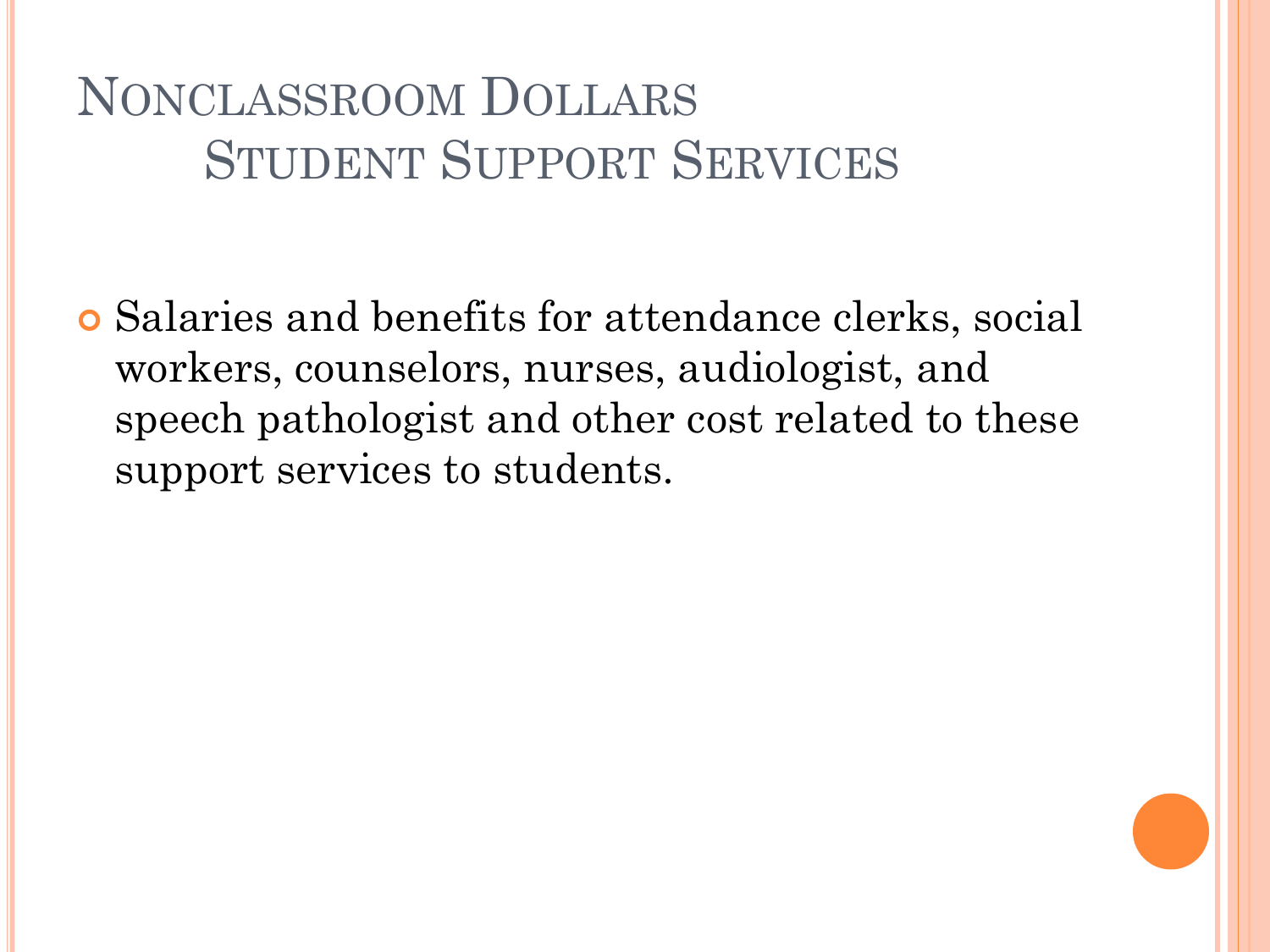# NONCLASSROOM DOLLARS INSTRUCTION SUPPORT SERVICES

 Salaries and benefits of curriculum directors, special education directors, teacher trainers, librarians, media specialist, and instructionrelated IT staff and other cost related to assisting instructional staff in the delivery of instruction.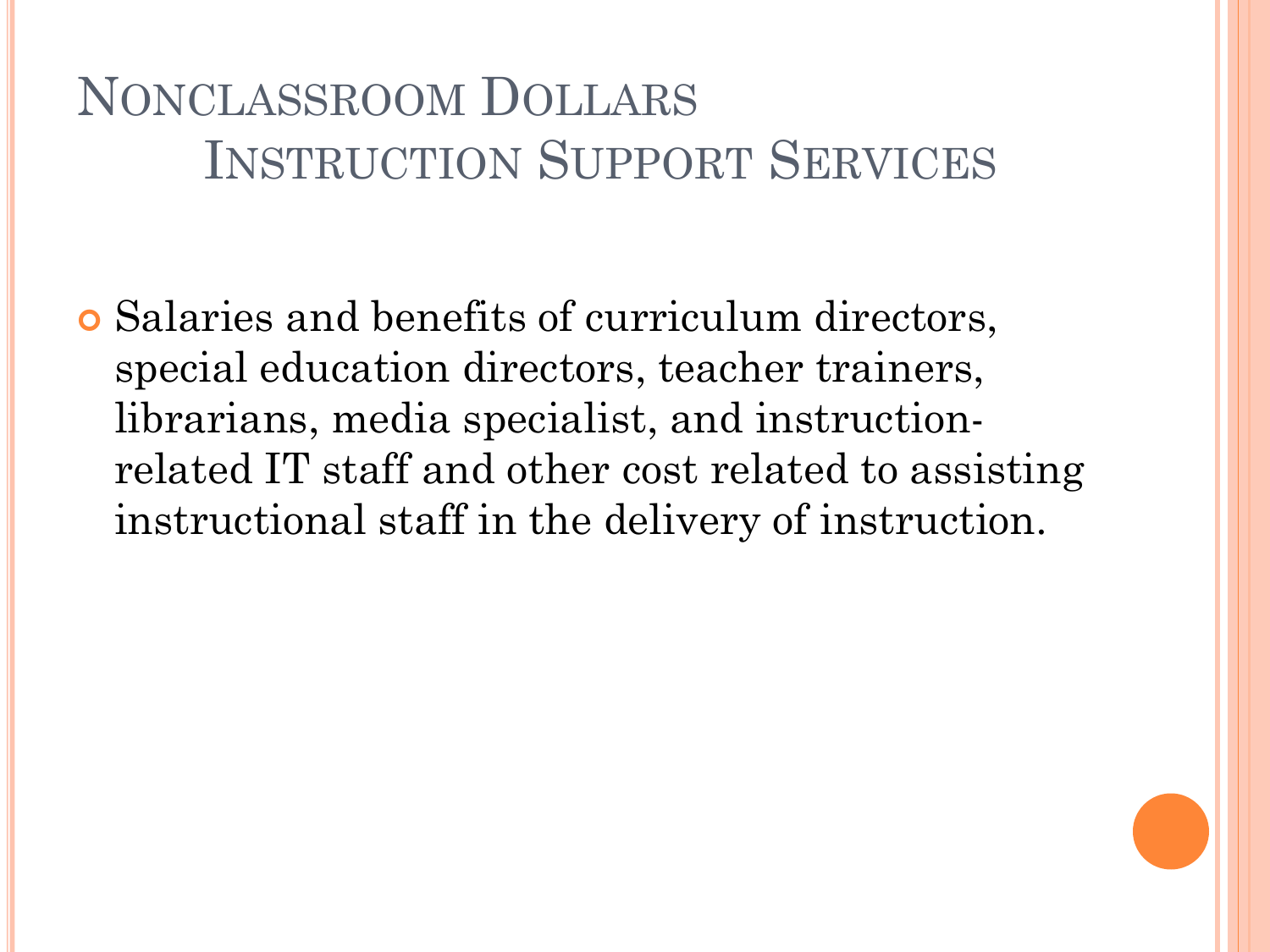# NONCLASSROOM DOLLARS FOOD SERVICE

 Salaries, benefits, food supplies, and other cost related to preparing, transporting, and servicing meals and snacks.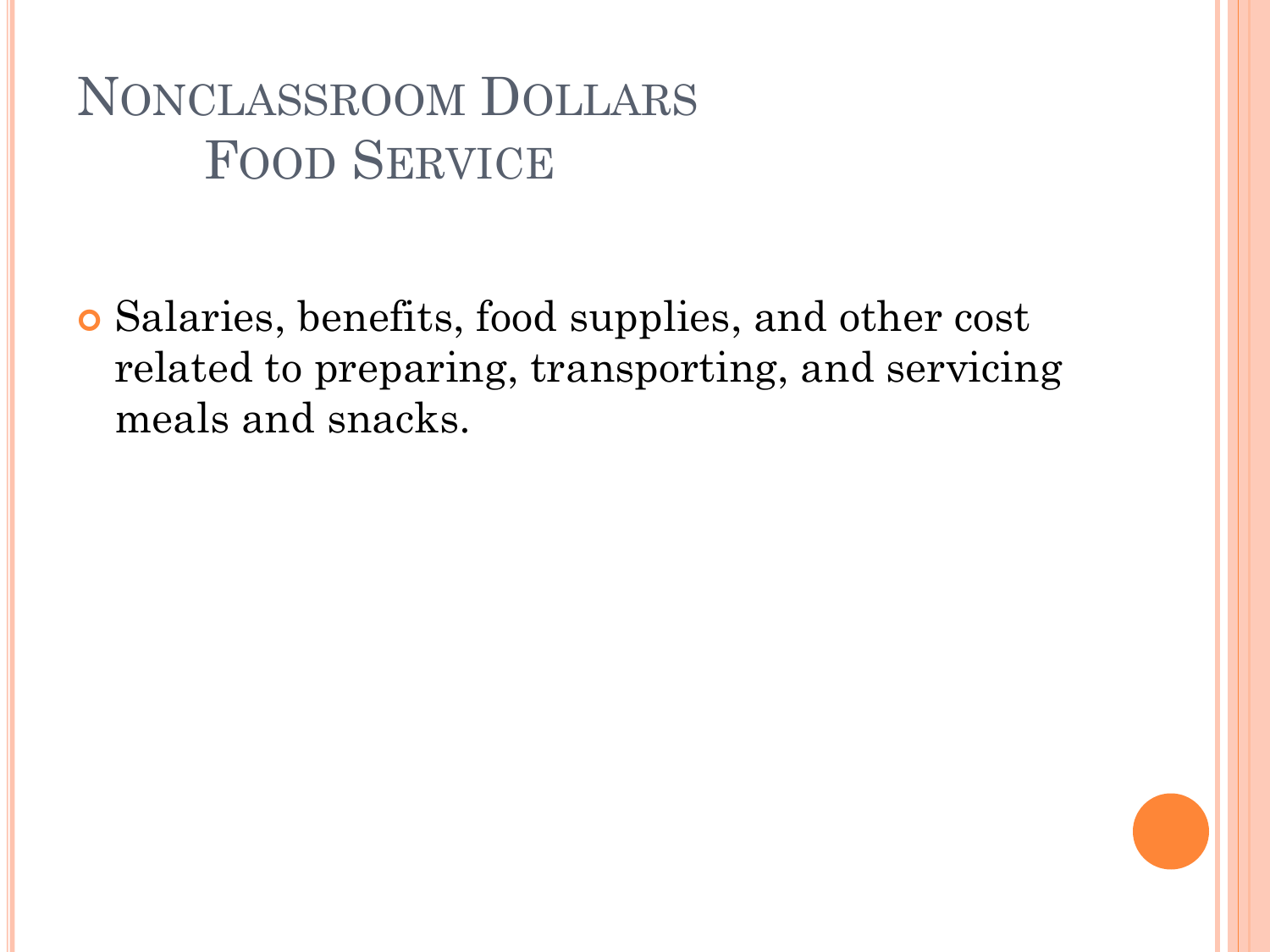## NONCLASSROOM DOLLARS TRANSPORTATION

 Salaries, benefits, and other cost related to transporting students to and from school and school activities and maintaining buses.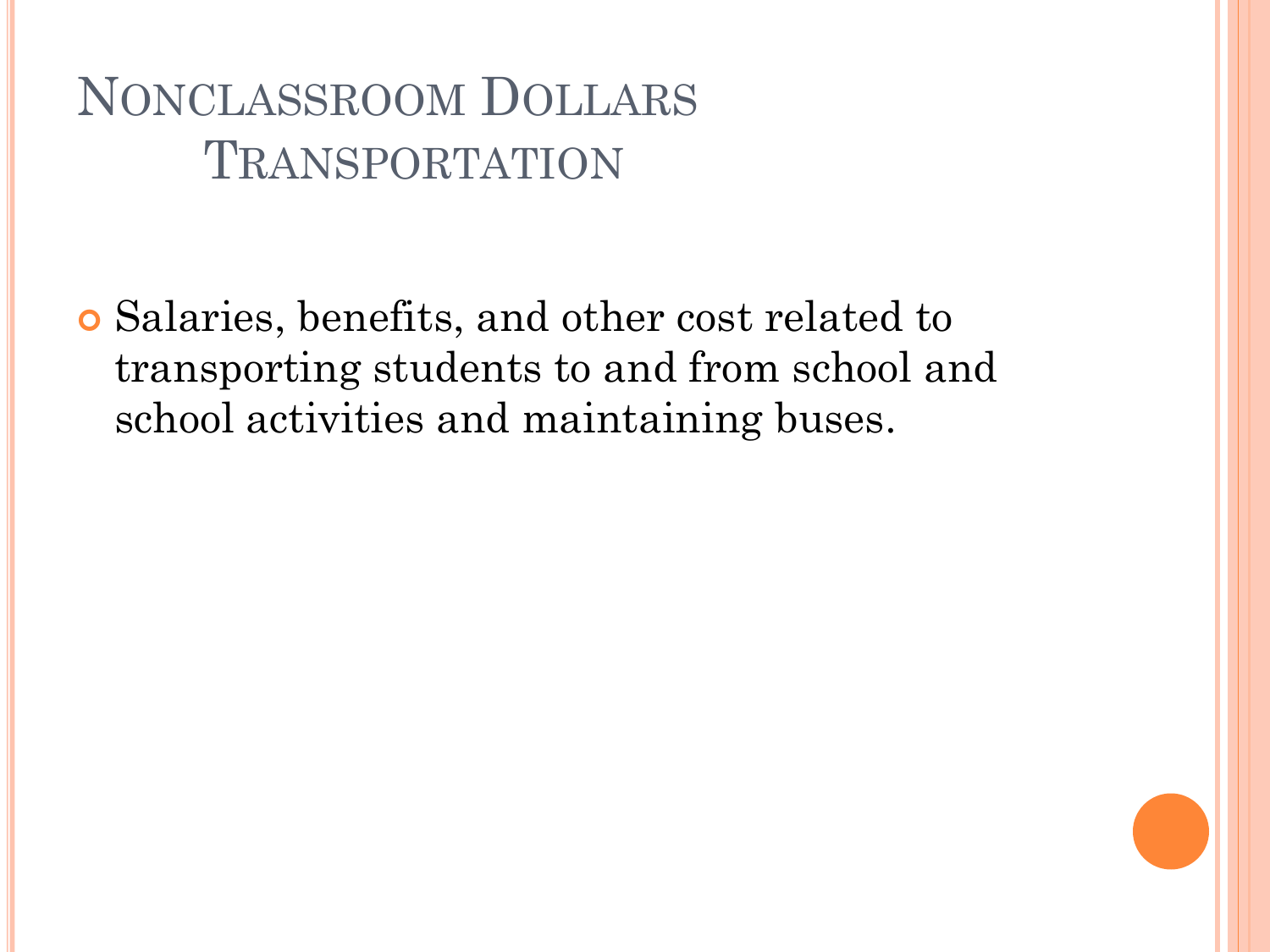## NONCLASSROOM DOLLARS ADMINISTRATION

 Salaries and benefits for superintendents; principals; business managers; clerical and other staff who perform accounting, payroll, purchasing, warehousing, printing, human resource activities, and administrative technology services; and other costs related to these services and the governing board.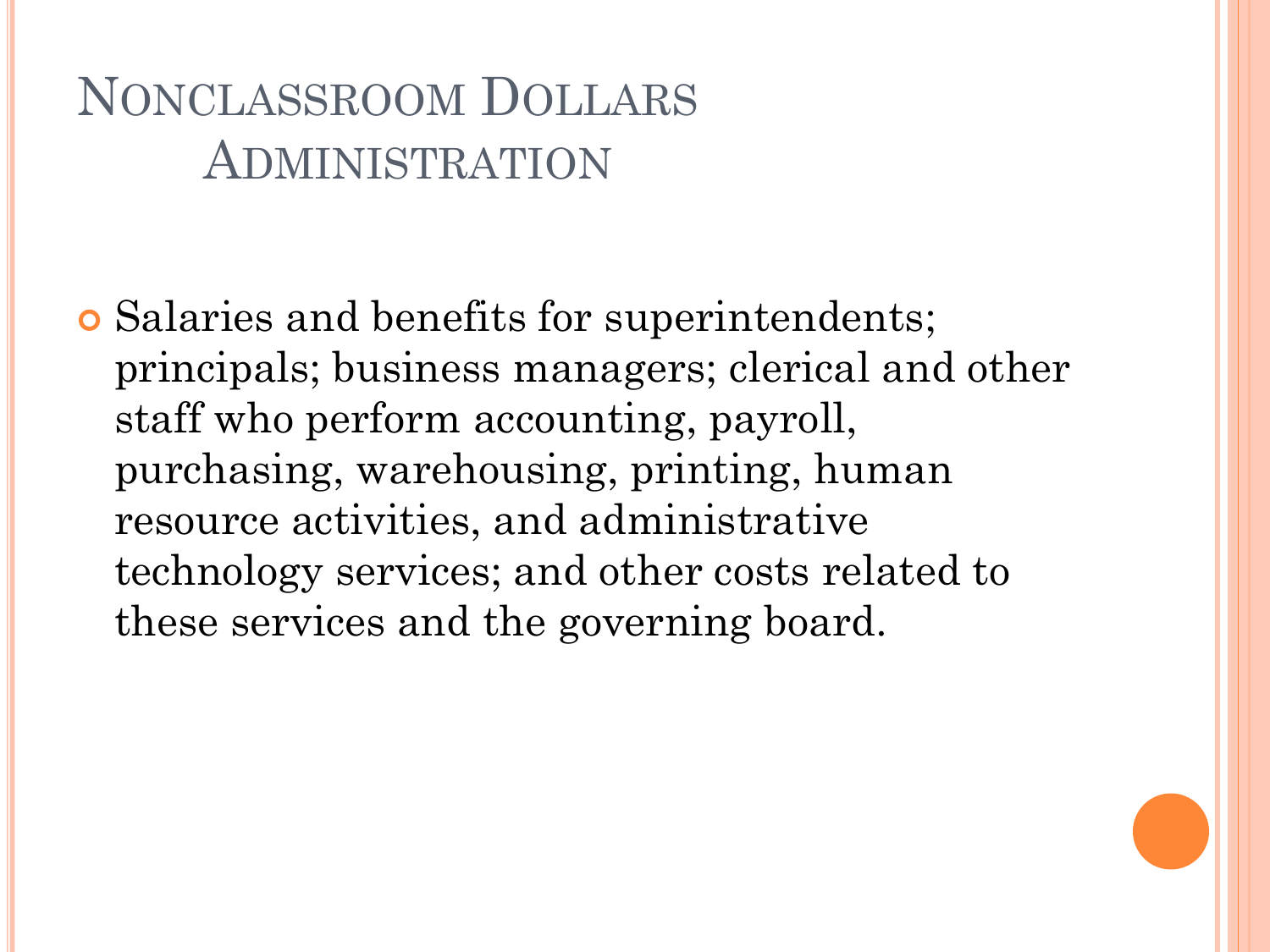### NONCLASSROOM DOLLARS FY 2013

Spending Areas •Total Expenditure Per Student \$7496 •Classroom \$4031 per Student •Nonclassroom Total \$3465 Per Student – 46.2%



- Plant Operations
- Student Support
- Instruction Support
- **Food Service**
- Transporation
- **Administration**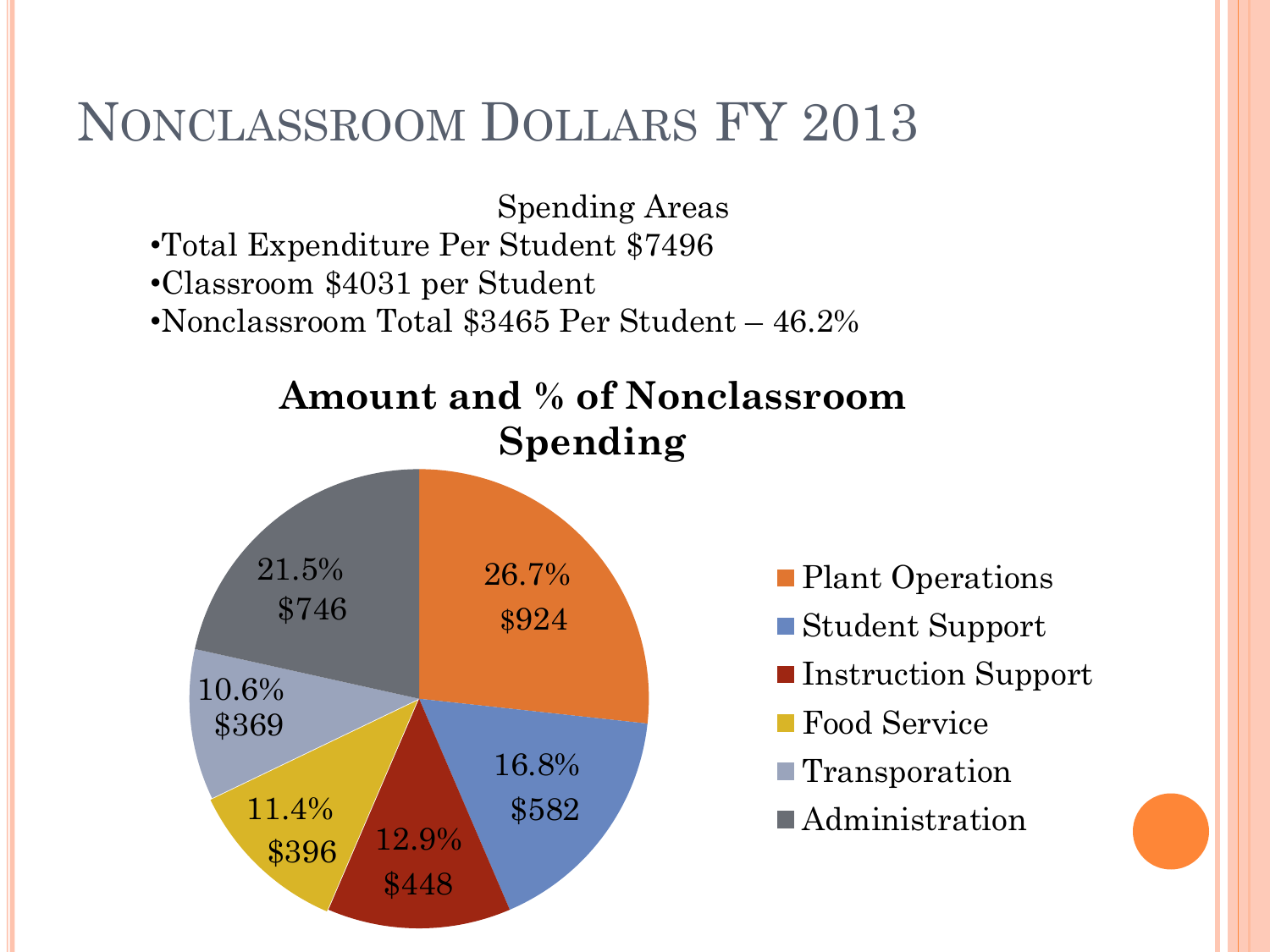NONCLASSROOM DOLLARS PLANT OPERATION

#### **\$924 Per Student or 26.7% of Total Nonclassroom**



- Salaries and Benefits
- **Energy and Water**
- Contracted Services
- Supplies and Other
- ■Insurance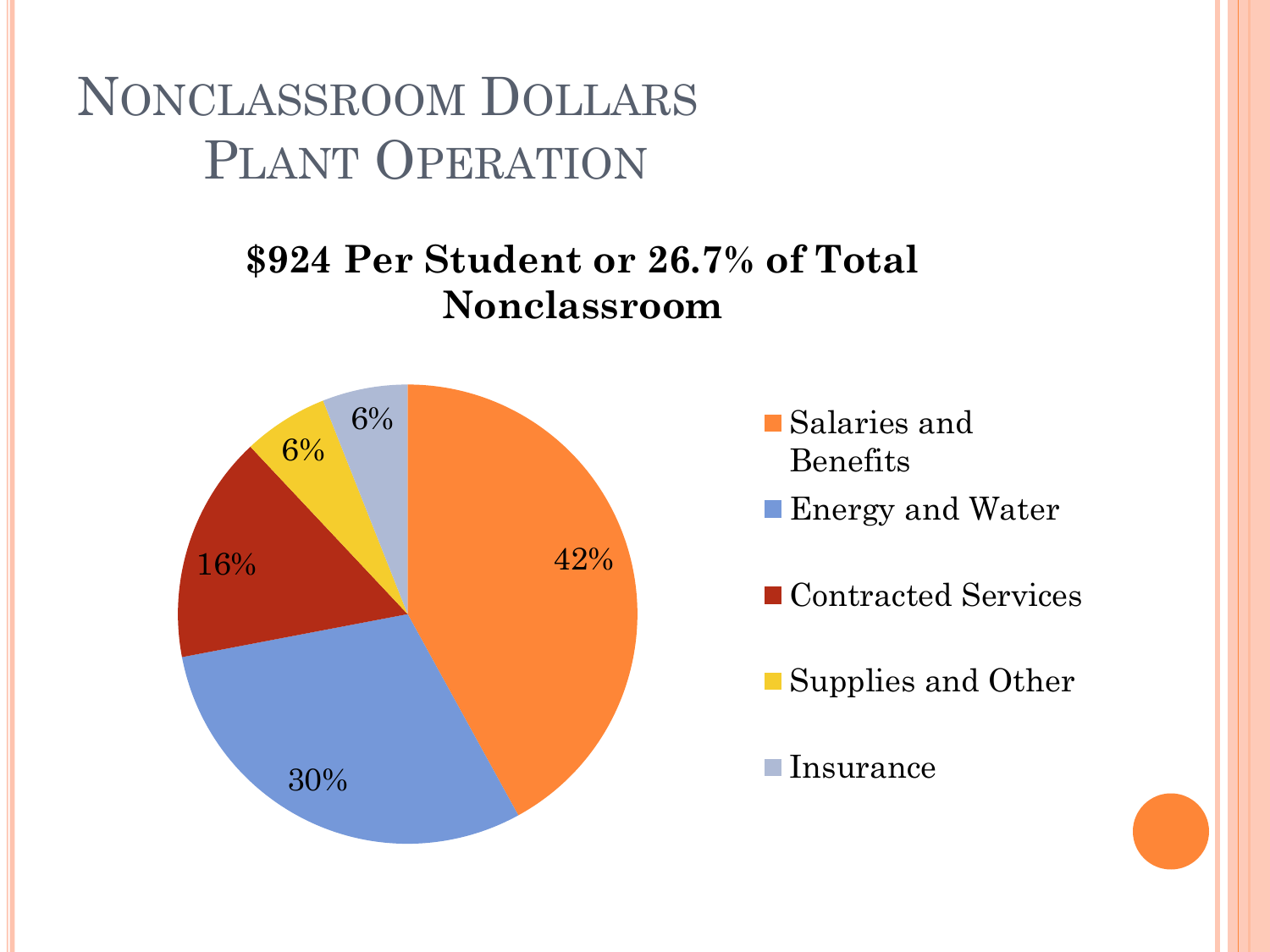## NONCLASSROOM DOLLARS STUDENT SUPPORT

#### **\$582 or 16.8 % of Total Nonclassroom**



- Speech, Audiology and Therapies
- ■Guidance
- Attendance Social Work
- Psychological
- ■Health
- Other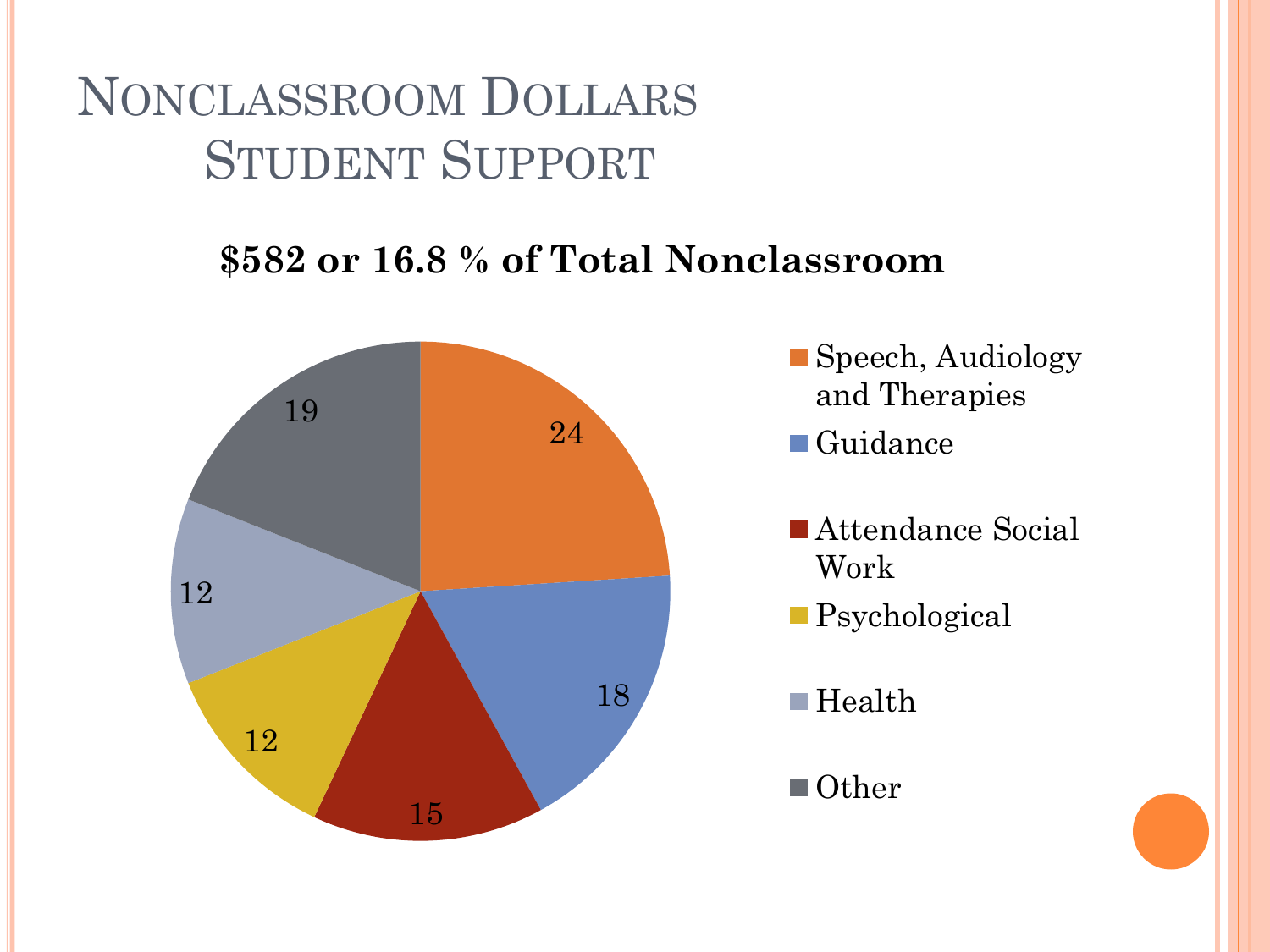NONCLASSROOM DOLLARS INSTRUCTION SUPPORT

#### **\$448 Per Student 16.8% of Total Nonclassroom**



- **Inprovement of** Instruction
- Library/Media **Services**
- Instruction-related Technology
- Academic Student Assessment
- Other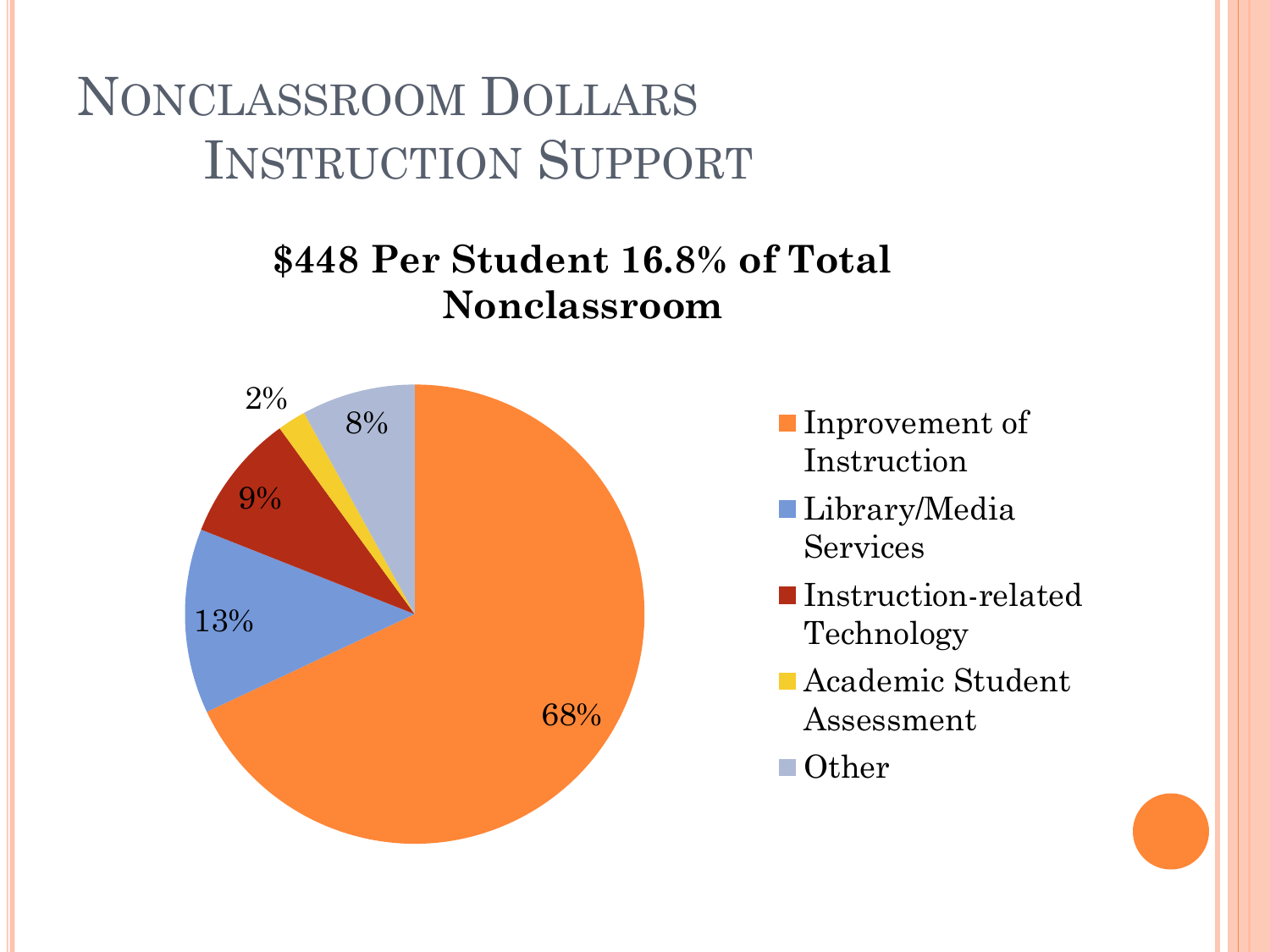NONCLASSROOM DOLLARS FOOD SERVICE

#### **\$396 Per Student or 11.4% of Total Nonclassroom**



■ Food

- Salaries and Benefits
- Contracted Services

■ Other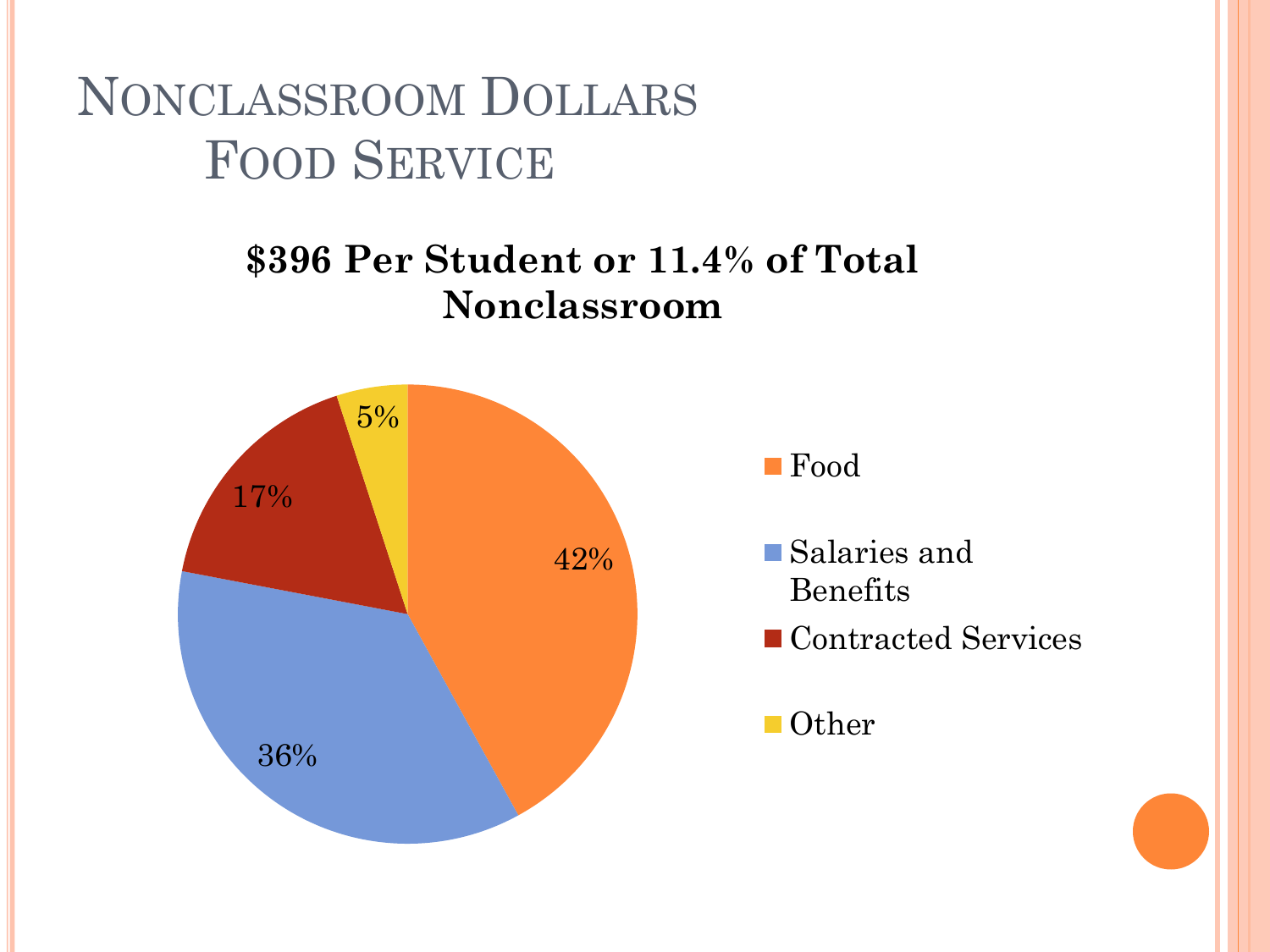### NONCLASSROOM DOLLARS TRANSPORTATION

#### **\$369 and 10.6% of Total Nonclassroom**

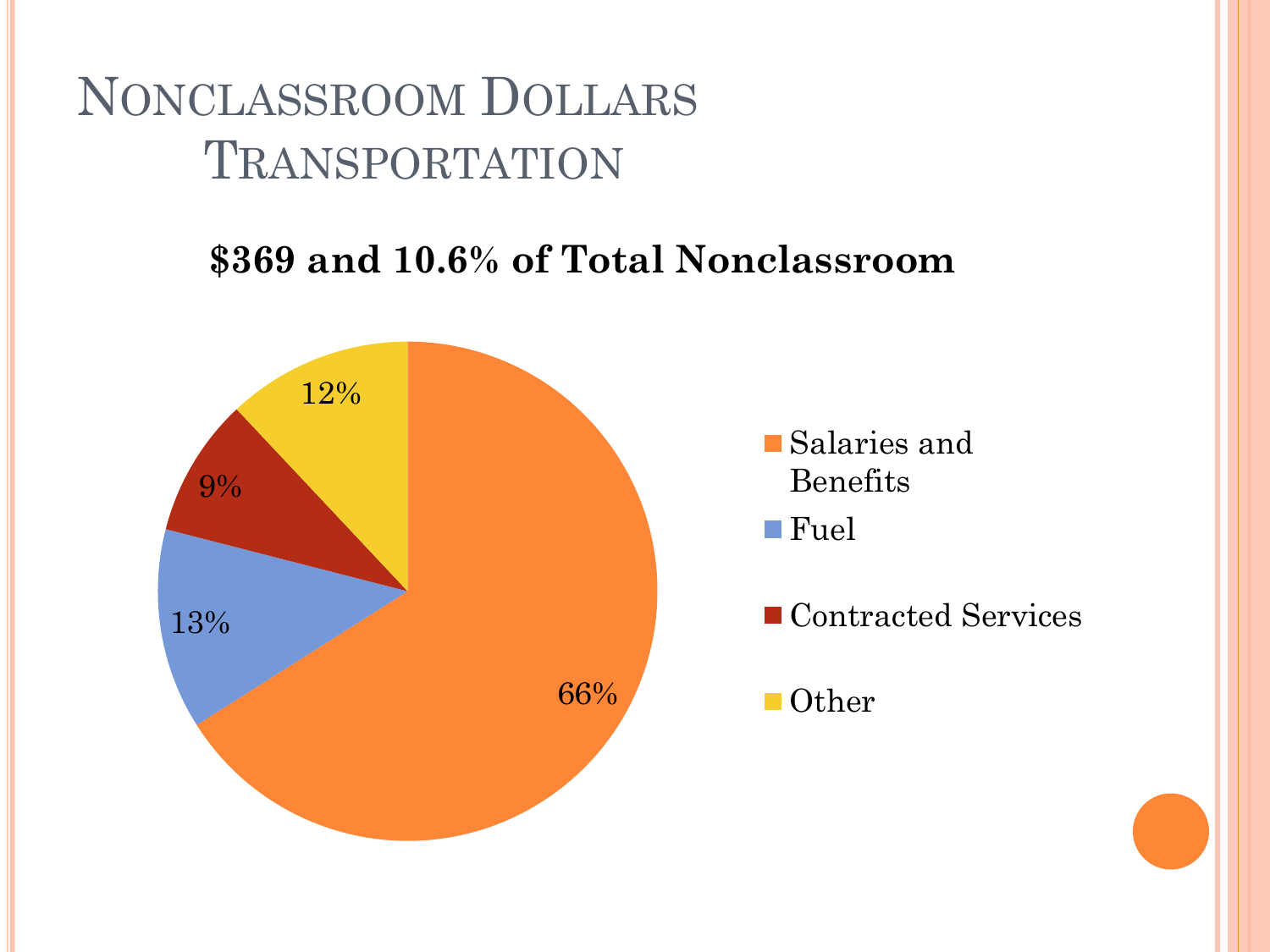NONCLASSROOM DOLLARS ADMINISTRATION

#### **\$746 Per Student 21.5% of Total Nonclassroom**



■ School Administration and Support Services

- ■Business Office and Central Support Services
- ■Superintendent and Governing Board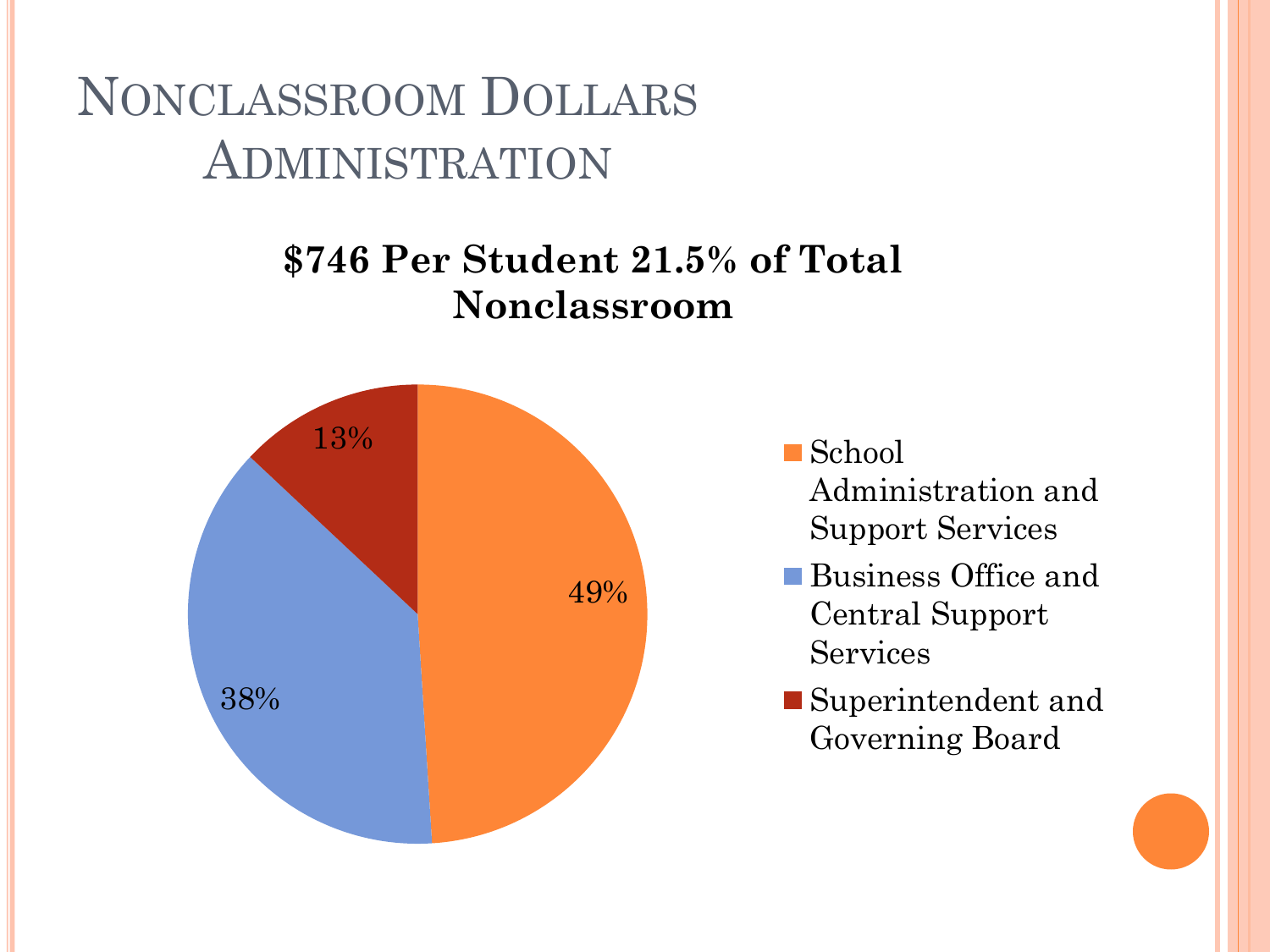# PER PUPIL ADMINISTRATION AMOUNTS

| <b>State</b> | General<br>Admin. | Rank      | <b>School</b><br>Admin. | Rank      | <b>Total</b><br>Rank |
|--------------|-------------------|-----------|-------------------------|-----------|----------------------|
| U.S. Average | \$202             | <b>NA</b> | \$577                   | <b>NA</b> | \$779                |
| Arizona      | \$85              | 47        | \$316                   | 50        | \$401                |
| Hawaii       | \$58              | 59        | \$736                   | 9         | \$786                |
| Utah         | \$63              | 49        | \$384                   | 48        | \$447                |
| Florida      | \$74              | 48        | \$464                   | 43        | \$538                |
| Idaho        | \$141             | 38        | \$382                   | 49        | \$523                |
| Oklahoma     | \$249             | 23        | \$415                   | 47        | \$664                |

Source: Public Education Finances: 2012 U.S. Census Bureau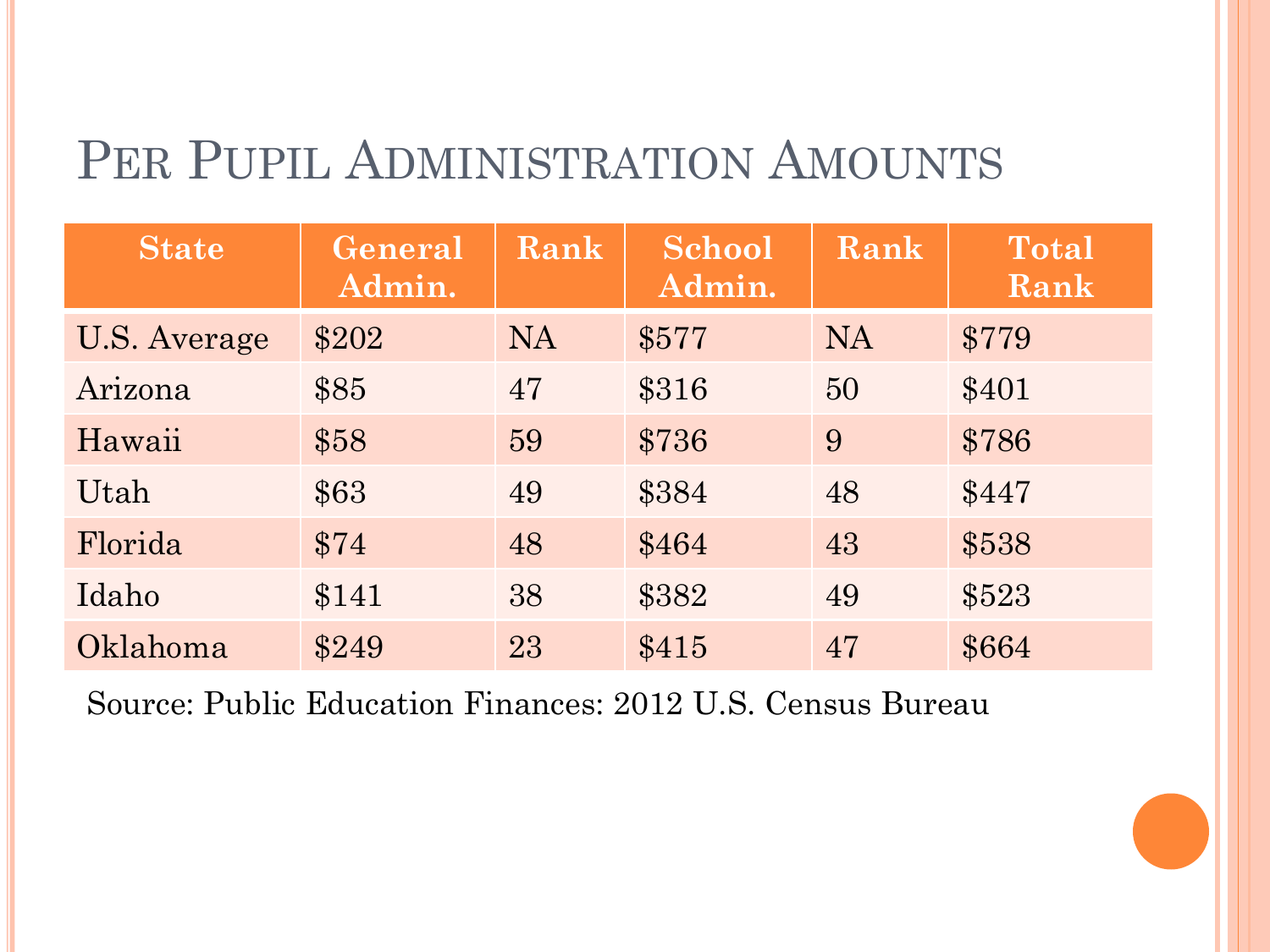# DISTRICTS AND CHARTER SCHOOLS FY 2014 SPENDING PATTERNS



Source: Arizona Education Services, Arizona School Boards Association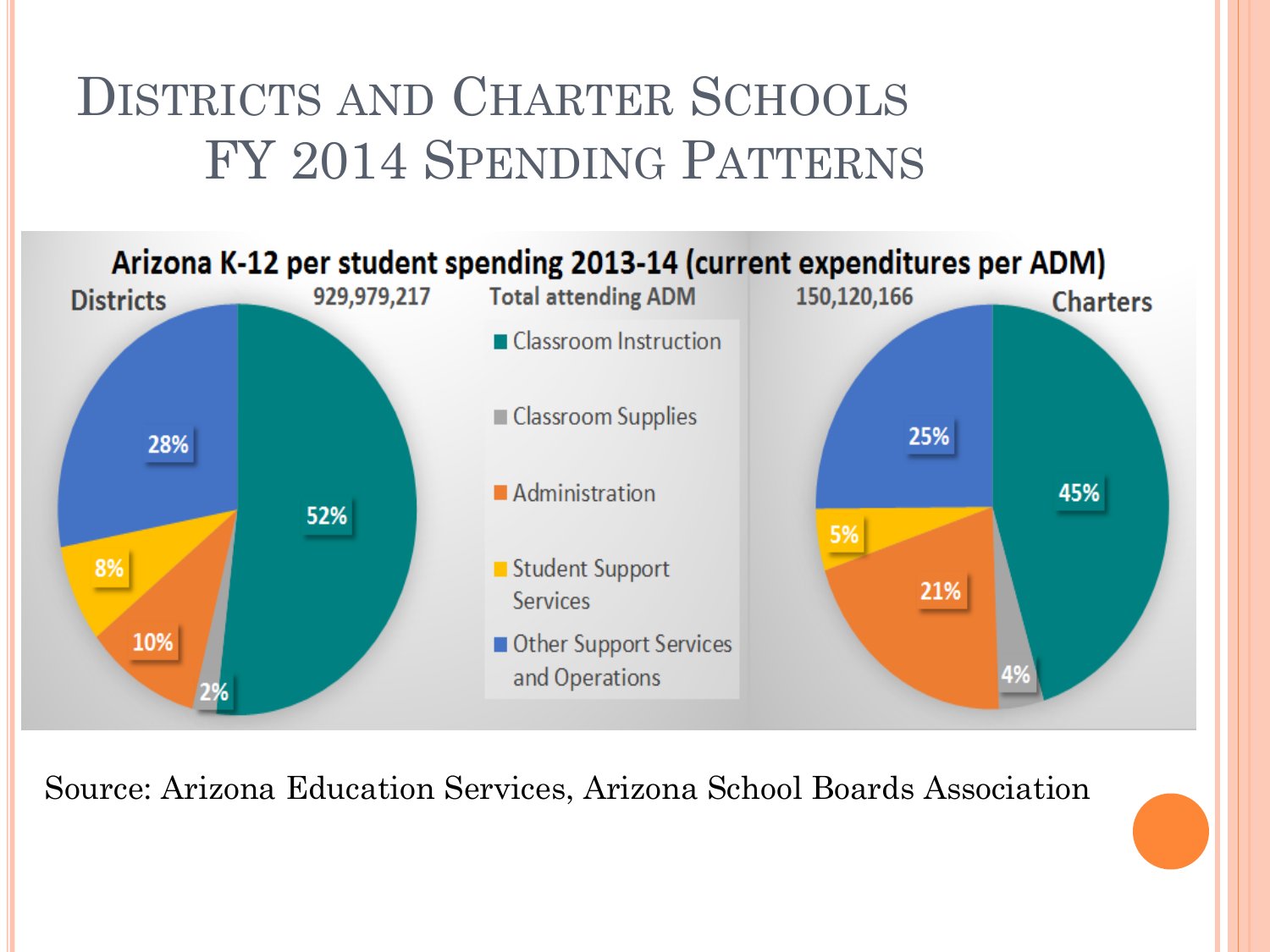## EXPENDITURES FOR TRADITIONAL DISTRICTS AND CHARTER SCHOOL FY 2010 AND FY 2014

| <b>Traditional Districts</b> | <b>FY 2010</b> | <b>FY 2014</b> |
|------------------------------|----------------|----------------|
| <i>*Instruction</i>          | \$4178/56.8%   | \$4026/54.4%   |
| **Student Support            | $$537/7.3\%$   | $$576/7.7\%$   |
| <b>**Other Support</b>       | \$1920/26.1%   | \$2093/27.9%   |
| **Administration             | $$715/9.7\%$   | $$774/10.3\%$  |

| <b>Charter Schools</b>  | <b>FY 2010</b> | <b>FY 2014</b> |
|-------------------------|----------------|----------------|
| <i>*Instruction</i>     | \$3353/50.3%   | \$3424/49.4%   |
| *Student Support        | $$392/5.9\%$   | $$343/4.9\%$   |
| **Other Support         | \$1620/24.3%   | \$1743/25.2%   |
| <i>**Administration</i> | $$1295/19.4\%$ | \$1420/20.5%   |

- \* Percentage decrease
- \*\* Percentage increase

Source: Superintendent's Annual Report for 2013-14 Volume I Arizona Department of Education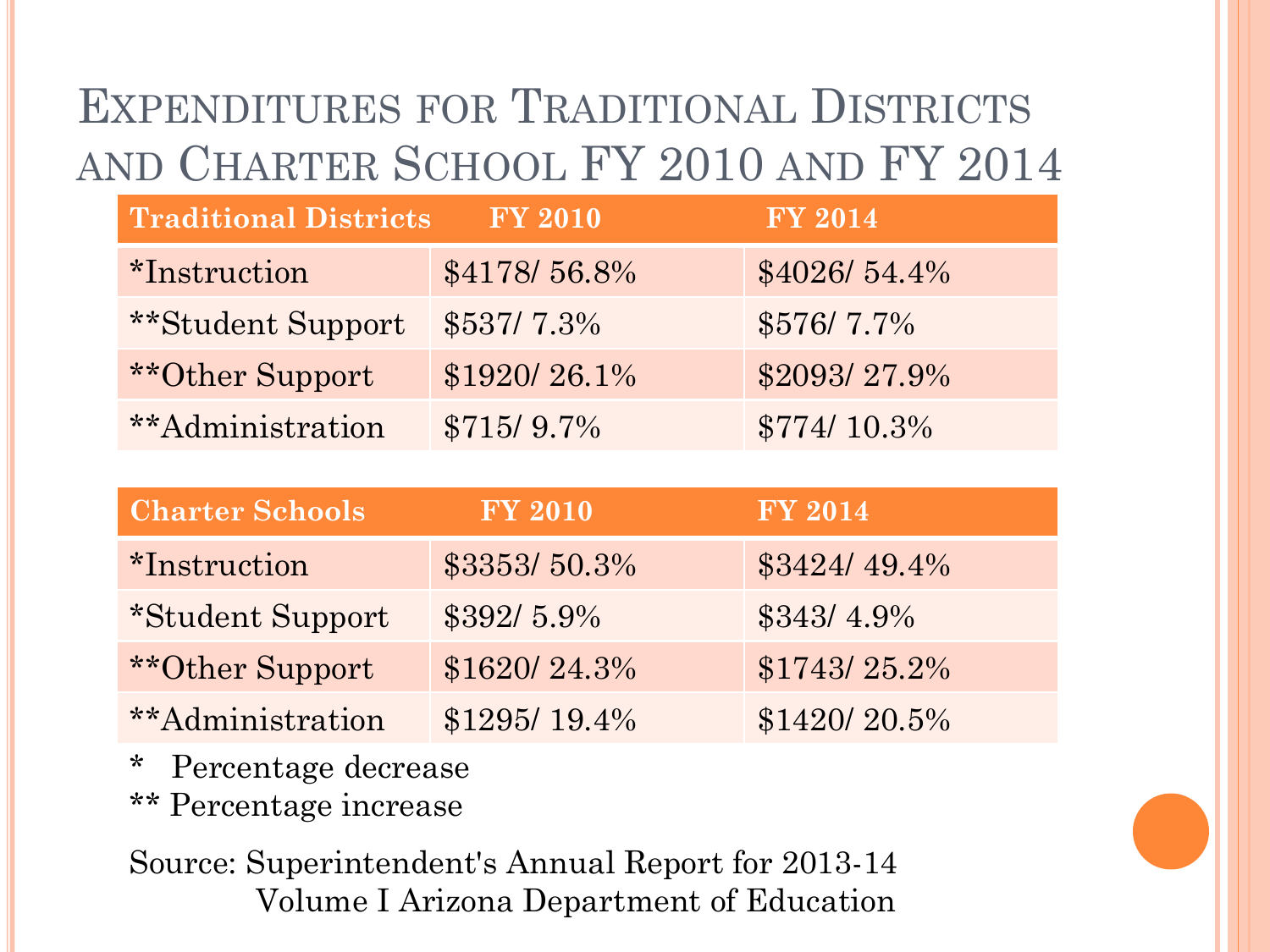### TIME TO GET TECHNICAL…

- Excluded Codes
- Administration
- Classroom
- **o** Plant Operations
- Food Services
- **o** Transportation
- Student Support
- o Instruction Support
- Auditor's Discretion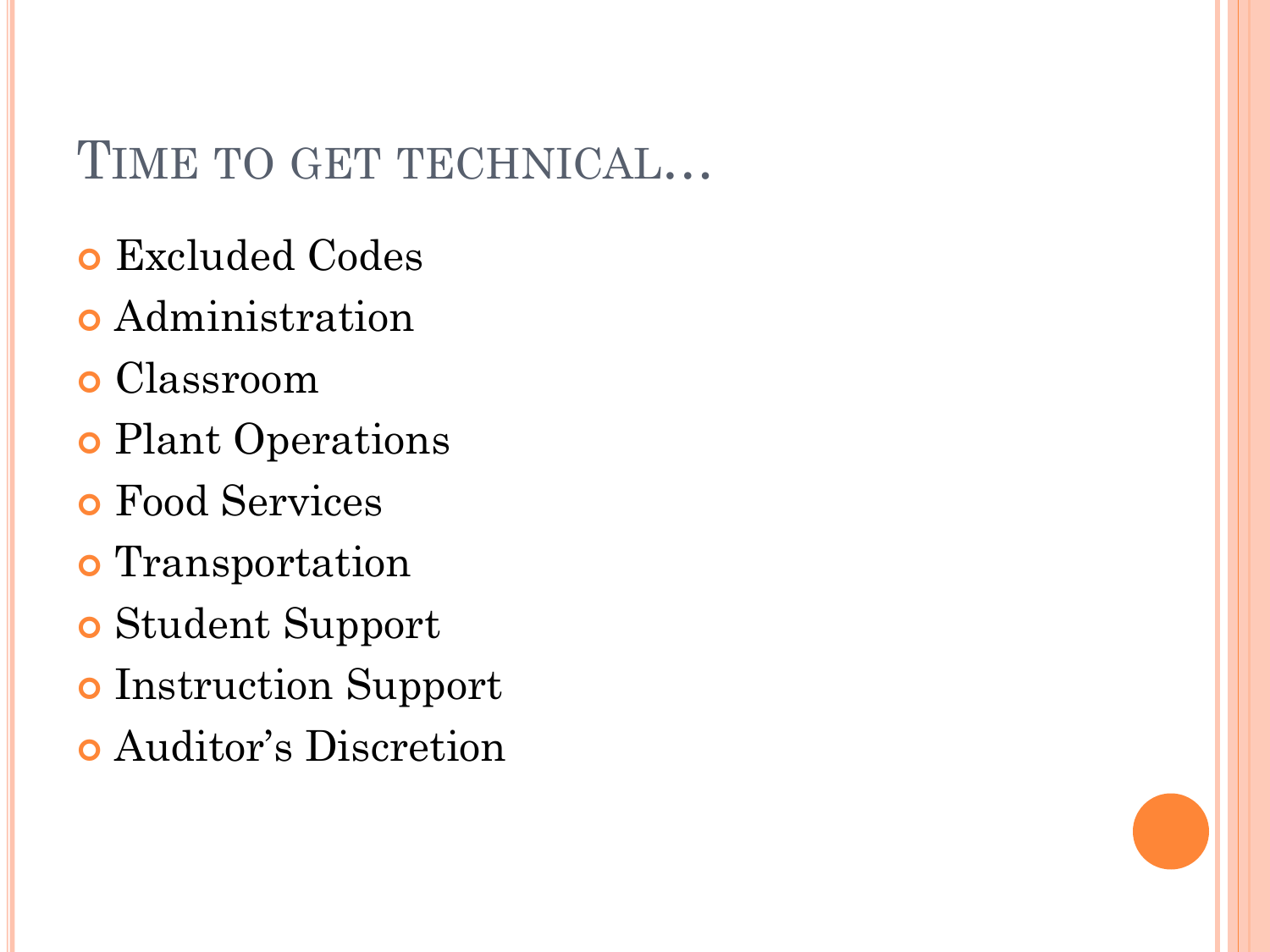### EXCLUDED CODES

| Fund                       | Program       | <b>Function</b> | Object |
|----------------------------|---------------|-----------------|--------|
| 250                        | 700 and above | 3200s**         | <6000  |
| 425                        |               | 3300s**         | 6561   |
| 515                        |               | 4000 and above  | 6565   |
| 520                        |               |                 | 6631   |
| 575                        |               |                 | 6700s  |
| 600 and above <sup>*</sup> |               |                 | 6900s  |

\*610, 611, 695 are included if the object code is between 6641-6643 \*625 all operational spending \*\*per AG, if coded correctly should be excluded based on fund or program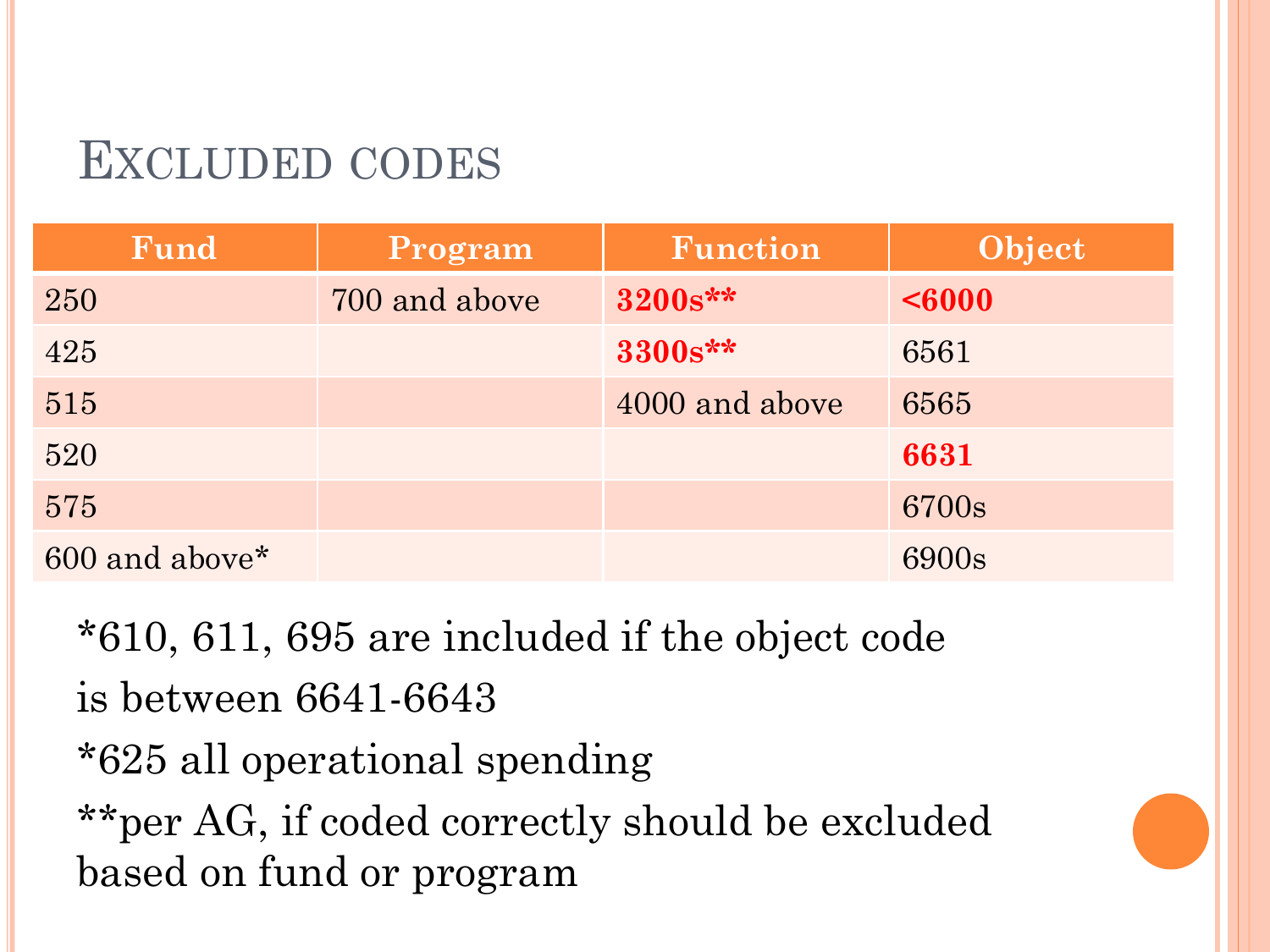### CATEGORIES BASED ON FUNCTION CODES

| Administration        | <b>Classroom</b>          | Plant<br><b>Operations</b>    | <b>Food Service</b> |
|-----------------------|---------------------------|-------------------------------|---------------------|
| 2300s                 | 1000s                     | 2600s                         | 3100s               |
| 2400s                 |                           | 2900s                         |                     |
| 2500s                 |                           |                               |                     |
| 2800s                 |                           |                               |                     |
| <b>Transportation</b> | <b>Student</b><br>Support | <b>Instruction</b><br>Support |                     |
| 2700s                 |                           |                               |                     |
|                       | 2000s                     | 2200s                         |                     |
|                       | 2100s                     | 3400s                         |                     |
|                       |                           |                               |                     |
|                       |                           |                               |                     |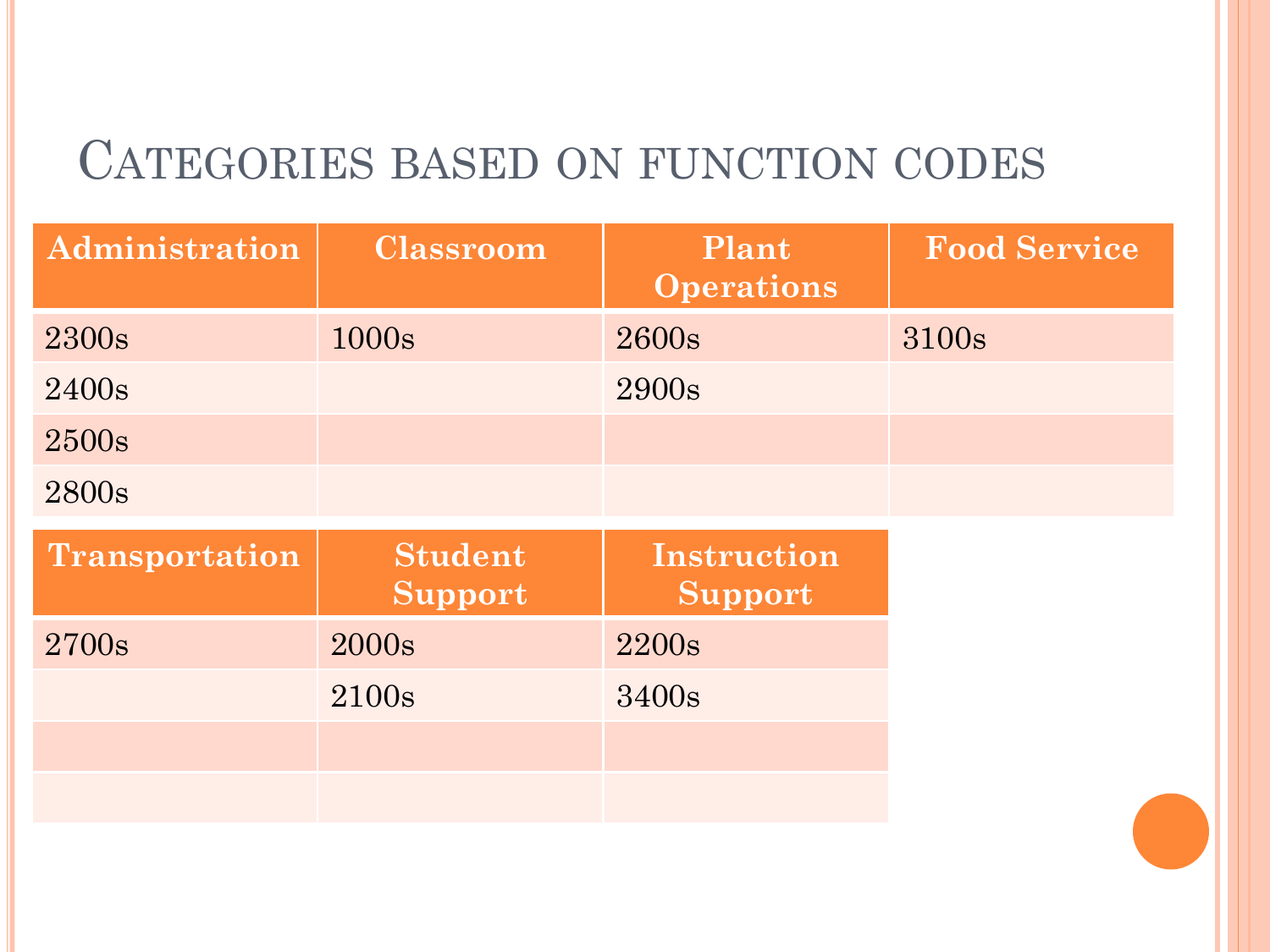### KYRENE EXAMPLE

| Category            | <b>My Total</b> | <b>My Percent</b> | <b>AG Total</b> | <b>AG Percent</b> |
|---------------------|-----------------|-------------------|-----------------|-------------------|
| Admin               | 9,776,895       | 8.1%              | 9,776,895       | 8.1%              |
| Classroom           | 71,860,028      | 59.4%             | 71,859,926      | 59.4%             |
| Plant               | 12,847,360      | 10.6%             | 12,941,055      | 10.7%             |
| <b>Food Service</b> | 5,127,895       | 4.2%              | 5,127,895       | 4.2%              |
| Trans.              | 6,361,858       | 5.3%              | 6,268,265       | 5.2%              |
| Student Spt.        | 9,247,785       | 7.6%              | 9,247,785       | 7.6%              |
| Instr. Spt.         | 5,832,926       | 4.8%              | 5,833,931       | 4.8%              |
| Total               | 121,054,747     |                   | 121,055,752     |                   |